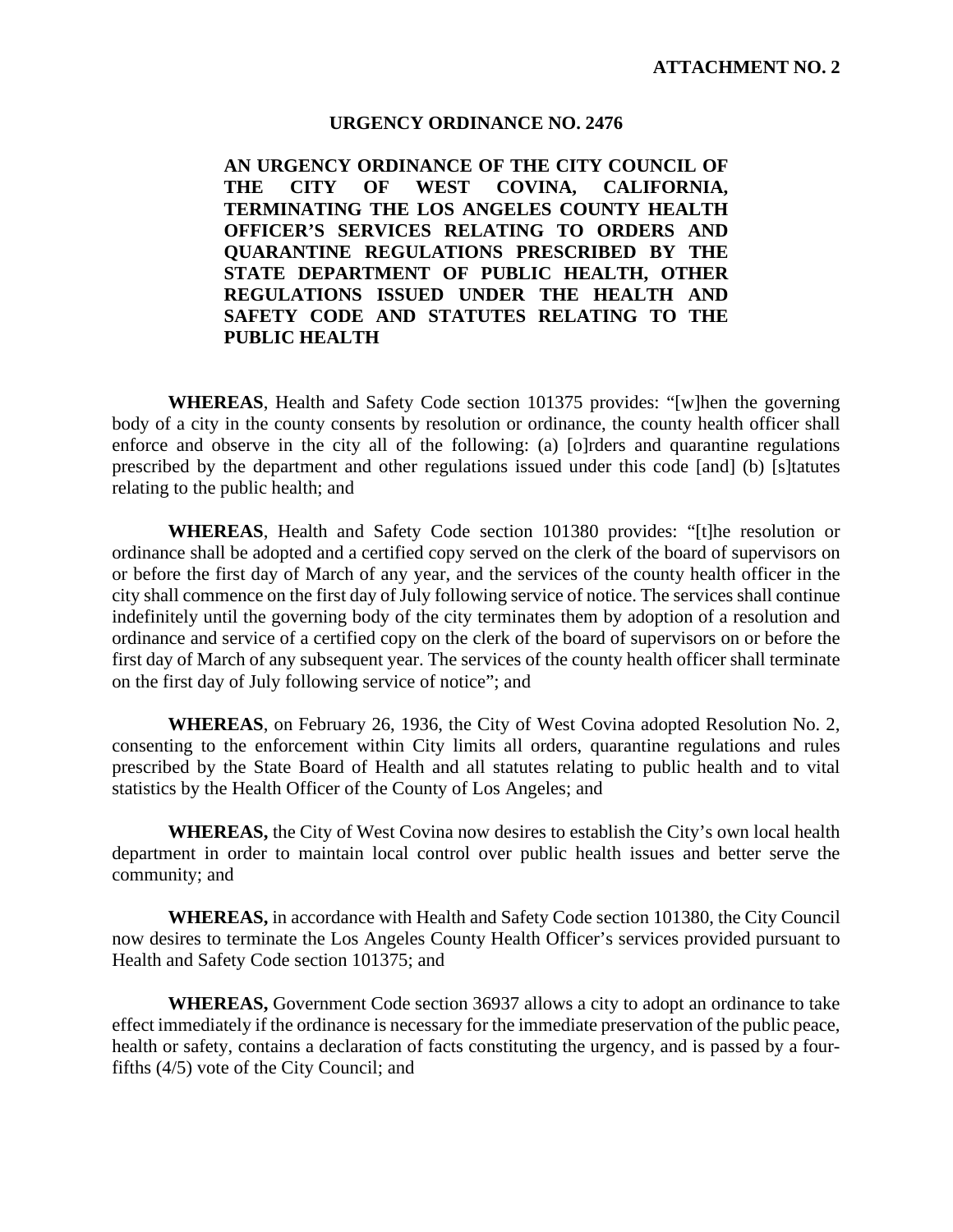**WHEREAS,** the City Council believes that establishing the City's own local health department is necessary for the immediate preservation of the public peace, health and safety.

## **NOW, THEREFORE, THE CITY COUNCIL OF THE CITY OF WEST COVINA, CALIFORNIA DOES HEREBY ORDAIN AS FOLLOWS:**

**SECTION 1.** Recitals. The City Council finds that all of the recitals set forth herein are true and correct.

**SECTION 2.** Urgency Measure. The City Council hereby finds and determines that this Ordinance is an urgency measure necessary for the immediate preservation and protection of the public health, safety and welfare, and it shall take effect immediately upon adoption. The City Council finds that the following circumstances constitute such urgency: (1) the City Council desires to maintain local control over public health issues and better serve the community; (2) in order to maintain local control over public health issues and better serve the community, the City Council desires to establish the City's own local health department; (3) to establish a local health department, the City must terminate the services provided by the Los Angeles County Department of Public Health; (4) to terminate the services provided by the Los Angeles County Department of Public Health, namely those services provided pursuant to Health and Safety Code section 101375, the City is required, pursuant to Health and Safety Code section 101380, to adopt a resolution and ordinance and submit certified copies of said resolution and ordinance to the Clerk of the Los Angeles County Board of Supervisors on or before March 1, 2021 in order for termination of said services to be effective July 1, 2021; and (5) in order to meet the March 1, 2021 deadline, this Ordinance must take effect immediately.

**SECTION 3.** Termination of County Services.The City Council hereby terminates the Los Angeles County Health Officer's services provided pursuant to Health and Safety Code section 101375.

**SECTION 4.** Severability. If any section, subsection, clause or phrase or portion of this Ordinance is for any reason held to be invalid or unconstitutional by the decision of any court of competent jurisdiction, such decision shall not affect the validity of all other provisions of this Ordinance. The City Council of West Covina hereby declares that it would have passed this Ordinance, and each section, subsection, sentence, clause and phrase or portion thereof, irrespective of the fact that any one or more of the sections, subsections, sentences, clauses, or phrases or portions thereof be declared invalid or unconstitutional.

**SECTION 5.** Effective Date. This Ordinance shall take effect immediately.

**SECTION 6.** Publication. The City Clerk shall certify to the adoption of this Ordinance and shall cause this Ordinance to be published or posted as required by law.

**SECTION 7.** Certified Copy. The City Clerk shall serve a certified copy of this Ordinance on the Clerk of the Los Angeles County Board of Supervisors on or before March 1, 2021.